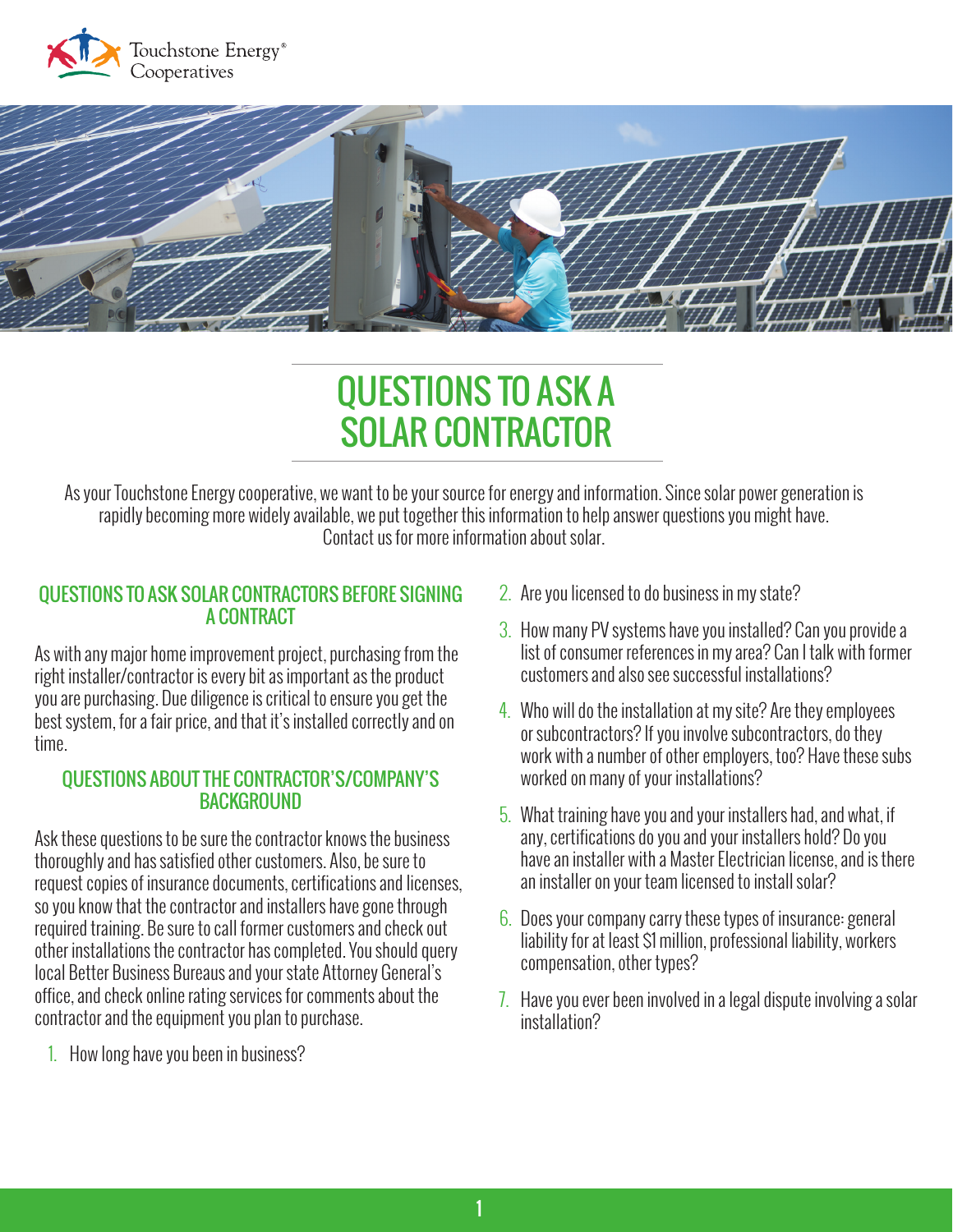

# QUESTIONS ABOUT THE INSTALLATION AT YOUR HOME

Ask these questions to find specific details on what the contractor is proposing and why, as well as general information on what you can expect during and after installation.

- 1. What size and type of system do you recommend for my site? Why?
- 2. Are there any steps I must take before the installation such as removing trees or replacing my roof?
- 3. What brand(s) of systems do you install? What advantages do these brands offer over other options? Are the systems manufactured in the U.S. or elsewhere?
- 4. What warranties do you and the manufacturer offer? Do you offer a warranty on installation? If the manufacturer is not located in the U.S., are there any difficulties with warranty work? How do I make a claim on defective or short-lived equipment?
- 5. 5. What tax credits, rebates and other incentives will this installation qualify for? Who files the paperwork for any/all of these incentives?
- 6. How much of my energy usage will this system provide?
- 7. What will the payback period be?
- 8. Will I be able to monitor the output of my panels? What is the process for doing so?
- 9. How and when will you involve staff from my electric cooperative in the installation? Do you have experience interconnecting with utility grids?
- 10. Will permits be needed for this installation? Who obtains them and pays any fees?
- 11. When will you begin the installation? How long will it take to complete?
- 12. What is your daily schedule? (For example, is it M-F, 8:00 to 5:00, with an hour for lunch?)
- 13. Will you be on the job site daily? If not, how will we communicate if there are questions or problems that arise? And how do I reach you after hours?
- 14. If my energy use changes, can I increase the number of solar panels later?
- 15. Is it possible the installation may cause my roof to leak? If so, does your company take responsibility for repairs?

### QUESTIONS ABOUT THE BID/CONTRACT

Why you should ask these questions? All of this information should be included in both your bid and on the contract you sign. Check these details carefully, then compare to other bids you obtain. (Get at least three bids, all in writing.) Be wary of any really low bids. If the contractor can't supply the information, ask why not. After checking any contract to be sure this information is included, have a contract expert or lawyer review the contract before signing it.

- 1. Is this bid an estimate or a fixed price? What is the process you will follow if you find unexpected problems with this installation and want to charge extra to fix the problems?
- 2. Does the bid include the total cost of the project, including components, materials and labor?
- 3. Does the bid include a breakdown of each of the components (make and model number, size/kWh per year, as well as price of each) so I can see what each portion will cost?
- 4. Does the bid include details about permits?
- 5. Does the bid include the time frame for beginning and ending the installation?
- 6. Does the bid include warranty information, as well as how to place a claim?
- 7. Does the bid include expected operation and maintenance costs; projected monthly, annual and lifetime costs and savings; and projected energy production?
- 8. Does the bid include payment options, as well as financing details?
- 9. Does the bid include details about who will file paperwork for tax credits, rebates and other incentives?
- 10. What documentation will I receive when the project is done? (This may include lien releases and other contract-related paperwork, as well as warranties, operating manuals and more.)